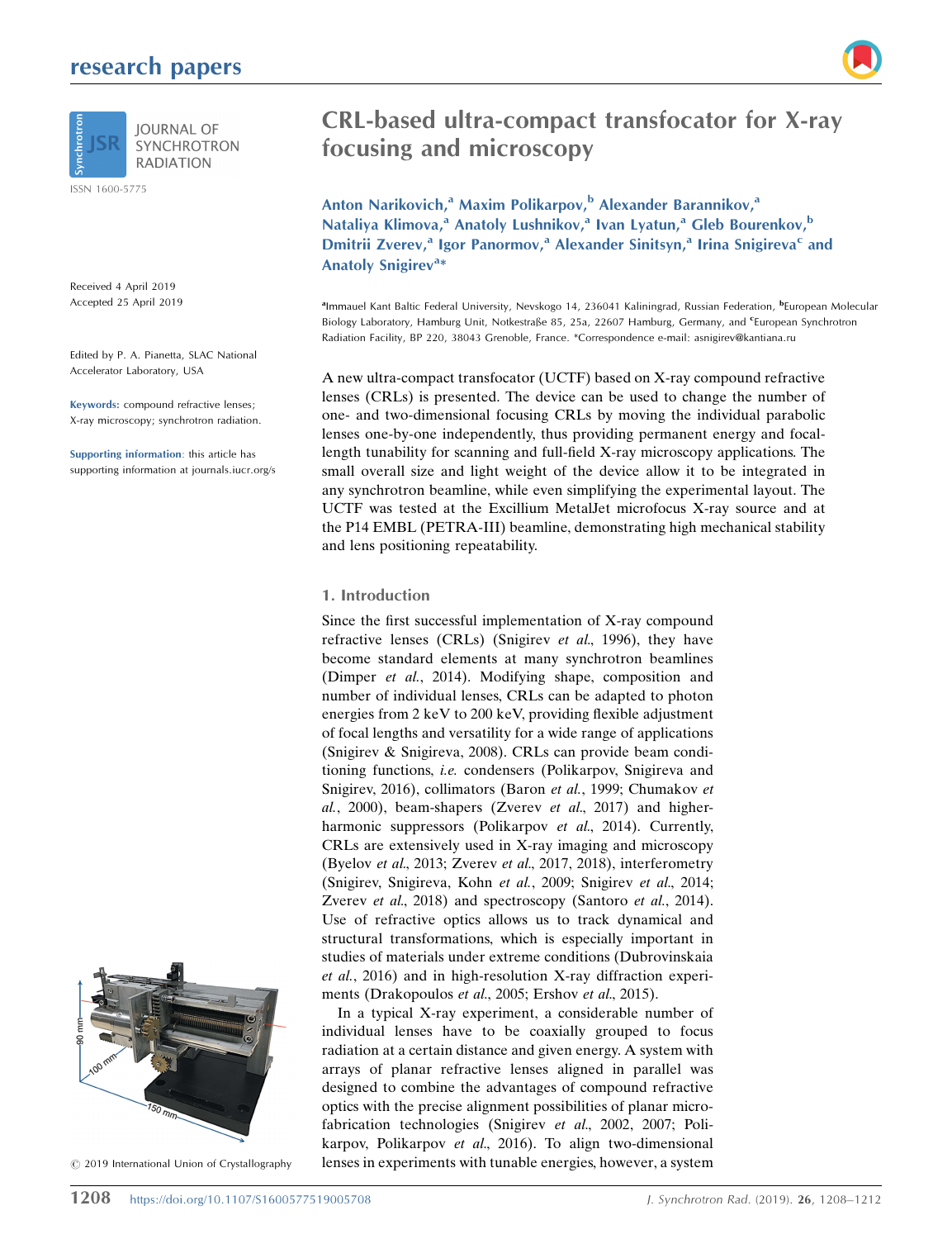with a variable number of lenses in the stack, a so-called transfocator (TF), was proposed (Snigirev, Snigireva, Vaughan et al., 2009). The first in-vacuum white-beam TF was installed at the ID11 beamline at the ESRF and demonstrated longterm stability during the years of micro-focusing operation (Vaughan et al., 2011). The simplicity and versatility of TFs has led to their widespread use (Zozulya et al., 2012), changing the concept of synchrotron beamlines (Bowler et al., 2015; Snigirev et al., 2018). Transfocators have been used to optimize beam size and divergence in a great range of experimental techniques such as high-resolution transmission X-ray microscopy for mesoscopic materials (Bosak et al., 2010), timeresolved X-ray scattering (Buffet et al., 2012) or resonant and non-resonant elastic scattering and diffraction (Strempfer et al., 2013).

Despite all the benefits, up to now all in-vacuum or in-air TFs have the disadvantage of large size, which limits their usage as short-focal magnifying objectives. For instance, this is an issue for dark-field X-ray microscopy (Simons et al., 2015), where a TF should be set less than 10 cm from the sample. The large size is mainly caused by the fact that TFs contain cartridges with lenses grouped by powers of two. This layout leaves gaps between some lenses, which is exacerbated by further enlargement due to the need for cooling or vacuum systems. Here, we propose a new technological solution: an ultra-compact transfocator (UCTF) with special holders that provide precise and close positioning of individual lenses. In the following sections, we will describe technical characteristics of the device and demonstrate its optical performance at both laboratory and synchrotron X-ray sources.

## 2. The design

The UCTF [Fig.  $1(a)$ ] has been designed and manufactured at the International Research Center 'Coherent X-ray Optics for Megascience Facilities', Immanuel Kant Baltic Federal University (IKBFU), Russia. The main distinctive feature of the device is a single-lens approach, which means that individual parabolic lenses are moving one-by-one independently. The UCTF contains 50 individual X-ray refractive lenses located in special holders called lamellae [Fig.  $1(b)$ ] with a thickness of 1 mm. Copper lamellae are separated by thin spacers (0.4 mm thick) to prevent them from rubbing against each other while moving. In contrast to the cartridge design of existing TFs, our layout minimizes the distance between individual lenses, which reduces possible misalignments and aberrations.

By default, all lamellae touch the bottom surface of the UCTF due to gravity, and all lenses are inserted in the photon beam. After which, lenses can be taken out of the beam, moving the lamellae driver vertically by two actuators – the first one slides along the beam optical axis to select the desirable number of lamellae while the second one pushes this amount in and out of the photon beam [see Fig.  $1(c)$ , and Video S1 in the supporting information]. Therefore, the number of inserted lenses can vary progressively with a step of one, providing smooth variation of foci and predictable focal positions.

Using the single-lens approach, we made the UCTF more compact with a length, width and height of 150 mm, 100 mm and 90 mm, respectively. All parts of the device were mounted



(a) X-ray UCTF has the minimal dimensions that are on the limit of the size of individual lamellae  $(b)$ .  $(c)$  The arrow points at 13 lamellae in the beam path while all others are retracted from the beam with the lamella driver. (d) Photograph of the control unit.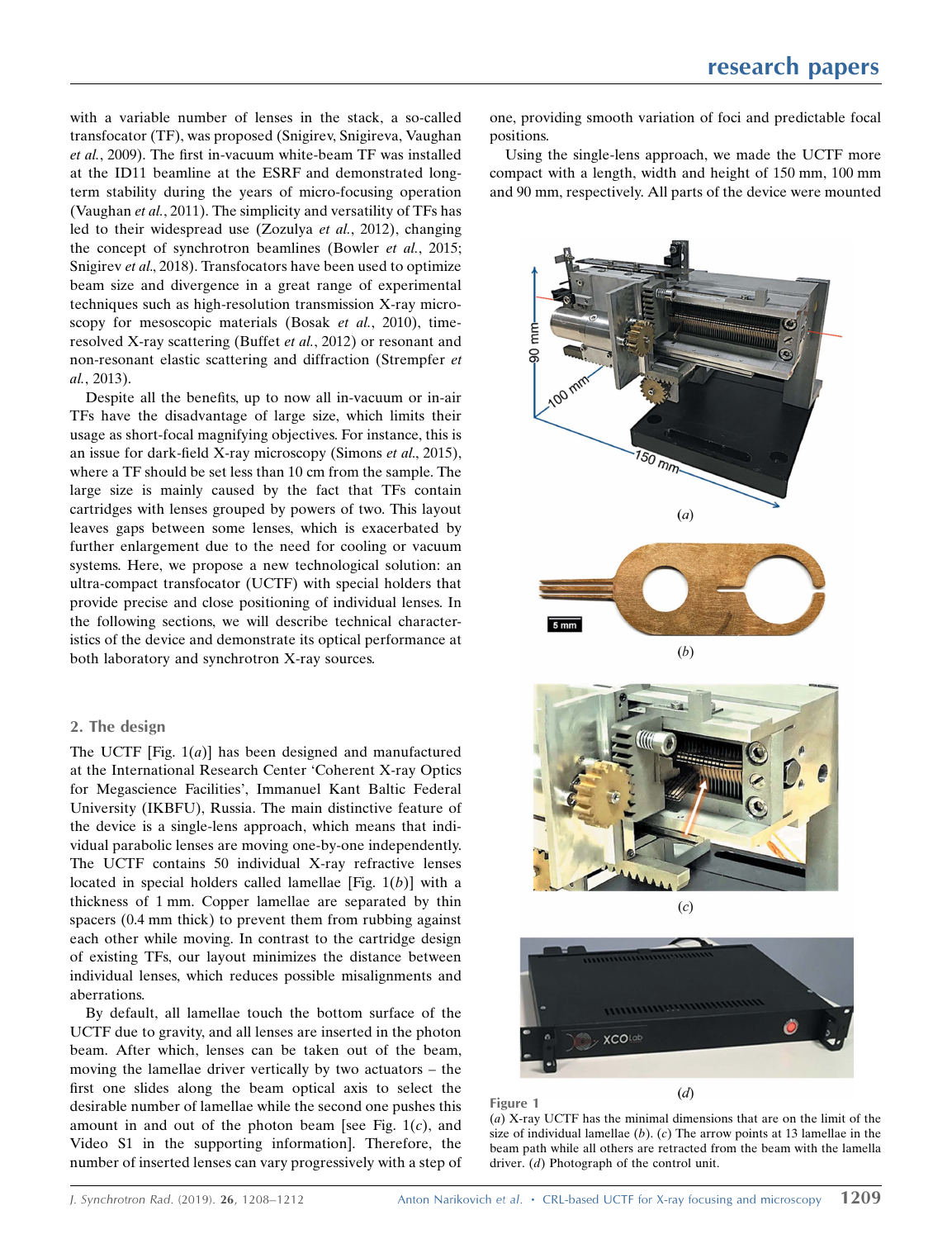on a single-wireframe unit, which allowed us to reduce the weight of the device to less than 2 kg.

The UCTF has a control unit [Fig.  $1(d)$ ] based on the singleboard RaspberryPi (Raspberry Pi Foundation, https://www. raspberrypi.org/about/) computer with Raspbian 4.9 OS. A special Python-based software was designed to provide highlevel access to device-control functions with the possibility to create custom commands. The software can be integrated into most modern synchrotron beamline controlling systems such as SPEC or ACTL.

#### 3. Experimental tests

First, the UCTF was tested for mechanical performance and positioning repeatability at the Micro-optics test bench (MOTB) at IKBFU. For the test, we inserted 20 parabolic twodimensional lenses [Fig.  $2(a)$ ] inside the UCTF. Lenses were manufactured at the International Research Center 'Coherent X-ray Optics for Megascience Facilities' (IKBFU) from polycrystalline aluminium by a pressing technique. Each lens had a geometric aperture of  $0.5$  mm and a  $50 \mu m$  radius of curvature. Lenses were grouped in four stacks with five lenses each, and the stacks were separated by ten empty lamellae.

MOTB comprises the Excillum MetalJet D2 X-ray source (Excillum AB, Torshamnsgatan, Kista, Sweden; https:// www.excillum.com/) which produces X-ray radiation of 9.25 keV (Ga K $\alpha$  line) within the source area of 15  $\mu$ m  $\times$ 15  $\mu$ m. The UCTF was mounted at a distance of 2 m from the X-ray source on a motorized stage with five degrees of freedom (vertical and horizontal translations, roll, pitch and yaw) with angular motor resolutions of  $0.01^{\circ}$ . At a distance of 13 cm behind the UCTF, we placed the photon-counting detector Timepix STPX-65k (Amsterdam Scientific Instruments). The goal of the test was to measure the positioning accuracy of lamellae by inserting different sets of lenses and measuring the deviation of the optical axis. The position of the optical axis was defined with angular motors, by adjustment to the maximum intensity transmitted through the UCTF and measured with the ASI detector.

In the first part of the test, we repeatedly inserted and retracted all 50 lamellae. In this case, the geometric center of the resulting compound refractive lens  $(CRL_{20})$  – the point which is equidistant from the beginning and the end of the  $CRL_{20}$  – coincided with the center of mass of the UCTF. As a result, we found that the optical axis did not deviate by more than  $0.01^{\circ}$  from one measurement to another. This number

also corresponded to the accuracy of the motorized angular stage so it limited the precision of our measurements.

In the next part, we inserted  $CRL_{20}$  into the beam path. Then, we repeatedly retracted 10 lenses (20 lamellae in a row) and reinserted them, measuring the displacement of the optical axis between these two conditions. Note that the geometric center of the compound refractive lens with 10 single lenses  $(CRL_{10})$  was shifted relative to the center of the  $CRL_{20}$  (with 20 lenses) by 12 mm. It meant that this test was more sensitive to possible positioning misalignments of individual lamellae. As a result, the optical axis was shifted by  $0.03^{\circ}$  after switching from one CRL to another, indicating that individual lamellae were not evenly pressed by the lamella driver along the optical axis. Therefore, we manufactured new lamellae from a beryllium–copper alloy. Compared with the previously used copper-based alloy, it had greater strength, elastic limit and relaxation resistance, higher electrical and thermal conductivity, and resistance to corrosion and corrosion fatigue. In addition, lamellae were manufactured in the framework of a single technological process to improve the similarity.

To improve measurement accuracy, further tests were made at the P14 EMBL beamline of PETRA-III (c/o DESY). P14 uses a standard U29 undulator (Barthelmess et al., 2008) with an effective source size of approximately 30  $\mu$ m  $\times$  350  $\mu$ m full width at half-maximum (FWHM) in the vertical and horizontal directions, respectively. Employing a liquid-nitrogencooled vertical-offset double-crystal Si(111) monochromator, an energy of 12.7 keV was selected for the experiment. The UCTF was mounted on the translation stage located at  $L_1$  = 68 m from the source [Fig.  $2(b)$ ]. The stage offered five degrees of freedom (vertical and horizontal translation, roll, pitch and yaw) with linear motor resolutions of  $5 \mu m$ .

For this part of the test, we used beryllium parabolic refractive two-dimensional lenses. A total of 17 single lenses of two types were alternately placed inside the UCTF:  $N = 8$ lenses with a 500  $\mu$ m radius of curvature and  $N = 9$  lenses with a 200 µm radius of curvature. The aperture of the lenses was limited by an  $800 \mu m$  upstream pinhole. We will call this arrangement CRL<sub>17</sub>. CRL<sub>17</sub> had a focal distance of  $F = 3.9$  m for the selected photon energy. Therefore, according to the thin-lens formula,  $1/F = 1/L_1 + 1/L_2$ , the UCTF focused the incoming radiation at an imaging distance of  $L_2 = 4.1$  m downstream, producing a demagnified image of the undulator source. The image was recorded using an X-ray imaging system consisting of a thin  $(2.6 \,\mu\text{m})$  GGG:Eu scintillator



Figure 2

(a) Photograph of the arrangement of the lamellae for the laboratory test. (b) Layout of the experiment at the P14 beamline.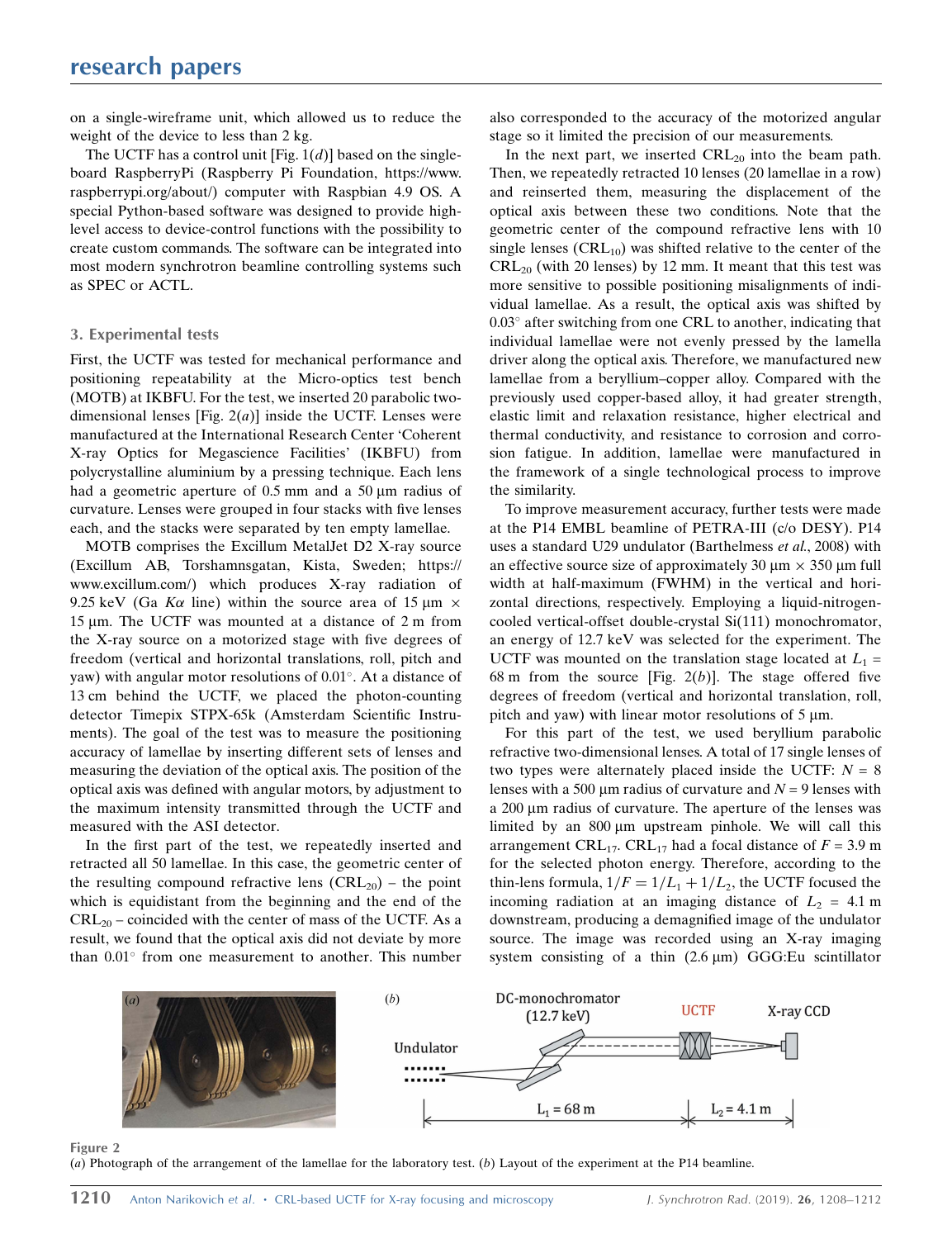

Figure 3 (a) Image of the X-ray source with  $(b)$  vertical and horizontal cross-sections and  $(c)$  the stability test results.

(CEA-Leti, Grenoble, France), a  $45^{\circ}$  mirror reflection of the image of the scintillator upwards, an OLYMPUS UPlanFI tenfold objective (OLYMPUS, Tokyo, Japan) and a DALSA Pantera TF 1M60 CCD-camera (Teledyne, Waterloo, Canada) with 1024 pixels  $\times$  1024 pixels and a 1–58 frames s<sup>-1</sup> acquisition frequency. Taking into account all optical elements, the imaging setup resulted in an effective pixel size of  $1.2 \mu$ m. As seen from Fig. 3, the obtained focal spot was  $5 \mu m \times 23 \mu m$ (FWHM of the intensity distribution) in the vertical and horizontal directions, respectively. The main purpose of the test was to check lens positioning repeatability, so we inserted and retracted  $CRL_{17}$  15 times, recording the positions of the focal spot. The X-ray camera acquired 50 images at 25 frames  $s^{-1}$  for every positioning repetition to eliminate any potential beam instability caused by non-related transfocator reasons. To define the averaged position of the beam in a single repetition, we measured the center of mass at all 50 images, implementing custom-made Python code and a skimage module (van der Walt et al., 2014). The standard deviation of the center of mass over 50 images was equal to  $0.25 \mu m$  and  $0.07 \mu m$ , which corresponds to the random measurement error of  $0.5 \mu m$  and  $0.14 \mu m$  in the horizontal and vertical directions, respectively (multiplication by 2 is defined by Student's *t*-distribution (Student, 1908) for  $N = 50$ measurements and 95% confidence level).

In the final result [Fig.  $3(c)$ ], the focal spot deviated within the range of  $1.2 \mu m$  and  $0.7 \mu m$  in the horizontal and vertical directions, respectively, indicating that the optical axis of the UCTF deviated by the same value. This number was again calculated with the doubling of the standard deviation of the beam position over 15 repetitions (factor of 2 is defined by Student's *t*-distribution for  $N = 15$  measurements and 95% confidence level). The obtained numbers  $(1.2 \mu m \text{ and } 0.7 \mu m)$ characterize the overall instrumental error of the transfocator and correspond to the average shift of single lenses in the CRL. They also fully satisfy micro-scale lens positioning requirements (Andrejczuk et al., 2010).

### 4. Conclusions

In the present paper, we designed and manufactured a new UCTF for the first time. The device has minimal gaps between individual X-ray refractive lenses and can be used to change

the number of lenses by moving them one-by-one independently. The mechanical performance of the device was successfully tested both in laboratory and synchrotron setups, where the UCTF demonstrated high accuracy in the mechanical positioning of individual lenses. All materials and individual assemblies of the device are vacuum compatible but can also be used in air. In addition, Python-based software can be easily integrated into most modern synchrotron beamline controlling systems. Hence, the device is easy to operate and, in combination with small overall size and light weight, allows one to integrate it at various experimental setups.

In contrast to cartridge-type transfocators, the UCTF provides smooth and linear shifts of focal positions over the entire working range, whereas cartridge-type transfocators change focal length unevenly along the optical axis. This is caused by the fact that the cartridge-type lens arrangement inevitably leaves empty spaces between individual cartridges and these gaps vary in a complicated way when switching from one set of cartridges to another. Therefore, the optical properties of the lens system are affected throughout the entire focal length range. In contrast, the UCTF is based on a singlelens approach, with the minimal distance between individual lenses, which solves the problem of an uncontrolled arrangement of empty spaces between cartridges.

Providing permanent energy and focal length tunability, the UCTF is able to be either a beam collimation system or a short-focal magnifying objective, thus being suitable for a wide range of applications even at non-specialized imaging beamlines. It is particularly important for non-destructive in situ or in vivo measurements in various areas of X-ray science, where fast tracking of dynamical, morphological and structural changes is critical. The device can be also used for precise measurements of source sizes and emittances at third- and fourth-generation synchrotron X-ray sources (Ewald et al., 2011). Currently, the device is mounted at the second endstation of EMBL P14 beamline, shaping the beam for timeresolved pump–probe serial crystallography experiments.

## Funding information

This research was supported by Russian Science Foundation Project No. 19-72-30009 (experimental tests) and by the Russian Academic Excellence Project at the Immanuel Kant